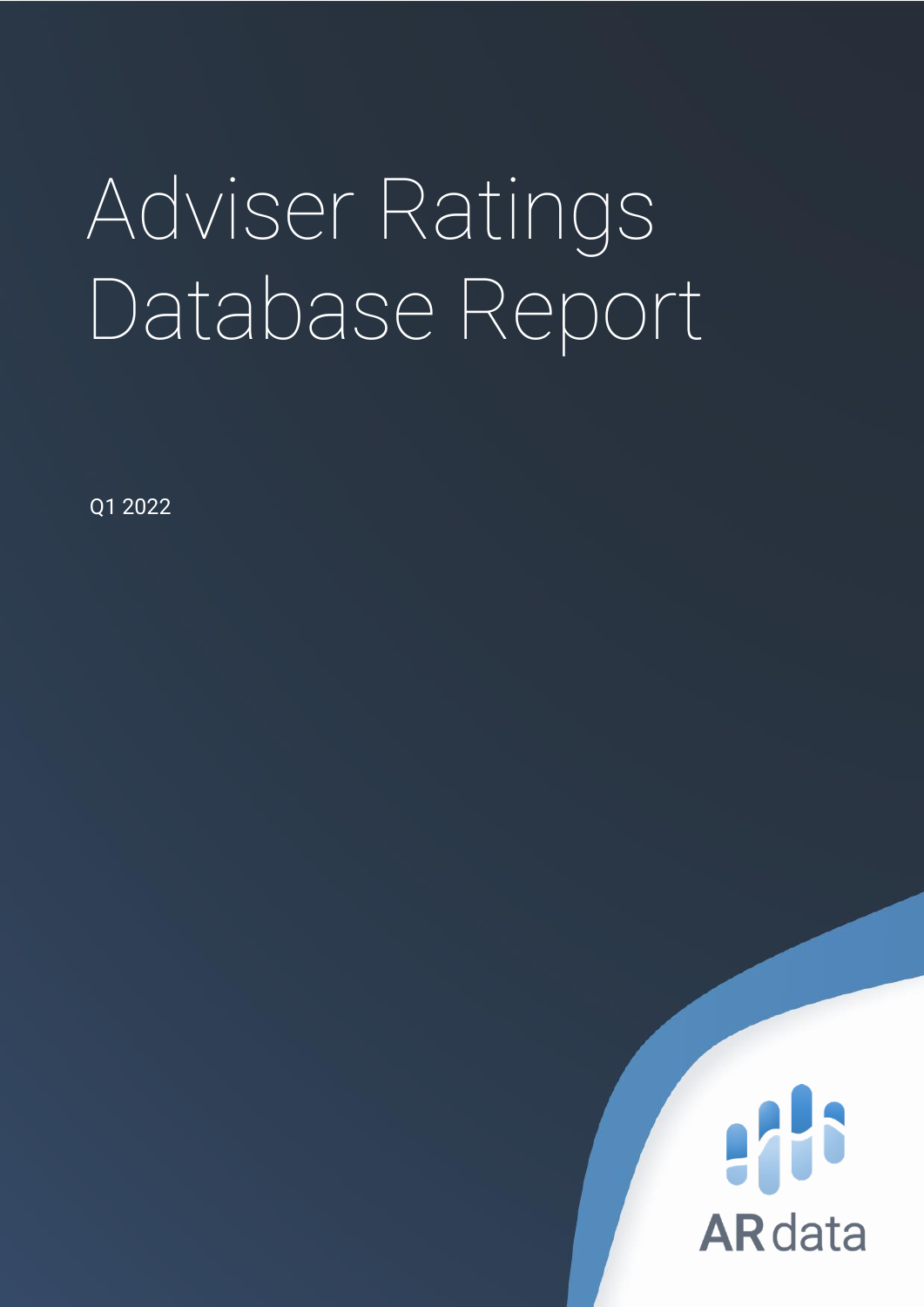# 1. Nightingale Dataset Changes

| Overall   | $Jan-22$ | Apr-22 | Dif # | Dif %   |
|-----------|----------|--------|-------|---------|
| Advisers  | 17,579   | 17,061 | (518) | $-2.9%$ |
| Practices | 7,091    | 6,852  | (239) | $-3.4%$ |
| Licensees | 2,082    | 2,061  | (21)  | $-1.0%$ |

#### Number of Advisers Number of Licensees

*Number of Authorised Advisers/Licensees on the ASIC Financial Adviser Register – Not including FX & Timeshare*





#### Nightingale Database Updates

| $\triangle$     | <b>Adviser Level</b>     |                          |                          |            | <b>Practice Level</b>    |                          | <b>Licensee Level</b>    |                |                |  |
|-----------------|--------------------------|--------------------------|--------------------------|------------|--------------------------|--------------------------|--------------------------|----------------|----------------|--|
|                 | <b>New</b>               | <b>Edited</b>            | Removed                  | <b>New</b> | <b>Edited</b>            | Removed                  | <b>New</b>               | <b>Edited</b>  | <b>Removed</b> |  |
| Email           | 697                      | 645                      | 119                      | 330        | 74                       | 17                       | 175                      | 19             | 1              |  |
| Address         | 297                      | 886                      | $\overline{\phantom{a}}$ | 158        | 221                      | $\overline{\phantom{a}}$ | 43                       | 89             | -              |  |
| Key Contact     | $\overline{\phantom{a}}$ |                          | $\overline{\phantom{a}}$ | 158        | 118                      | $\overline{\phantom{a}}$ | 43                       | 68             |                |  |
| Landline        | 370                      | 733                      | 47                       | 173        | 64                       | 11                       | 47                       | 42             |                |  |
| Mobile          | 685                      | 71                       | 11                       |            | $\overline{\phantom{a}}$ | $\overline{\phantom{a}}$ | $\overline{\phantom{a}}$ |                |                |  |
| Website         |                          | $\overline{\phantom{0}}$ | $\overline{\phantom{a}}$ | 198        | 143                      | 22                       | 55                       | 54             | $\overline{7}$ |  |
| LinkedIn        | 572                      | 165                      | 42                       | 262        | 89                       | 46                       | 69                       | 41             | 20             |  |
| Facebook        | 560                      | 10                       | 136                      | 320        | 24                       | 31                       | 76                       | $\overline{4}$ | 15             |  |
| Twitter         | 374                      | 2                        | 9                        | 201        | 7                        | 20                       | 59                       | 5              | 12             |  |
| Practice        | 297                      | 436                      | 816                      |            | $\overline{\phantom{0}}$ | $\overline{\phantom{a}}$ | $\overline{\phantom{a}}$ |                |                |  |
| Licensee        | 297                      | 414                      | 816                      |            | $\overline{\phantom{a}}$ | $\overline{\phantom{a}}$ | ۰                        |                |                |  |
| Unique<br>3,461 |                          |                          |                          | 939        |                          | 331                      |                          |                |                |  |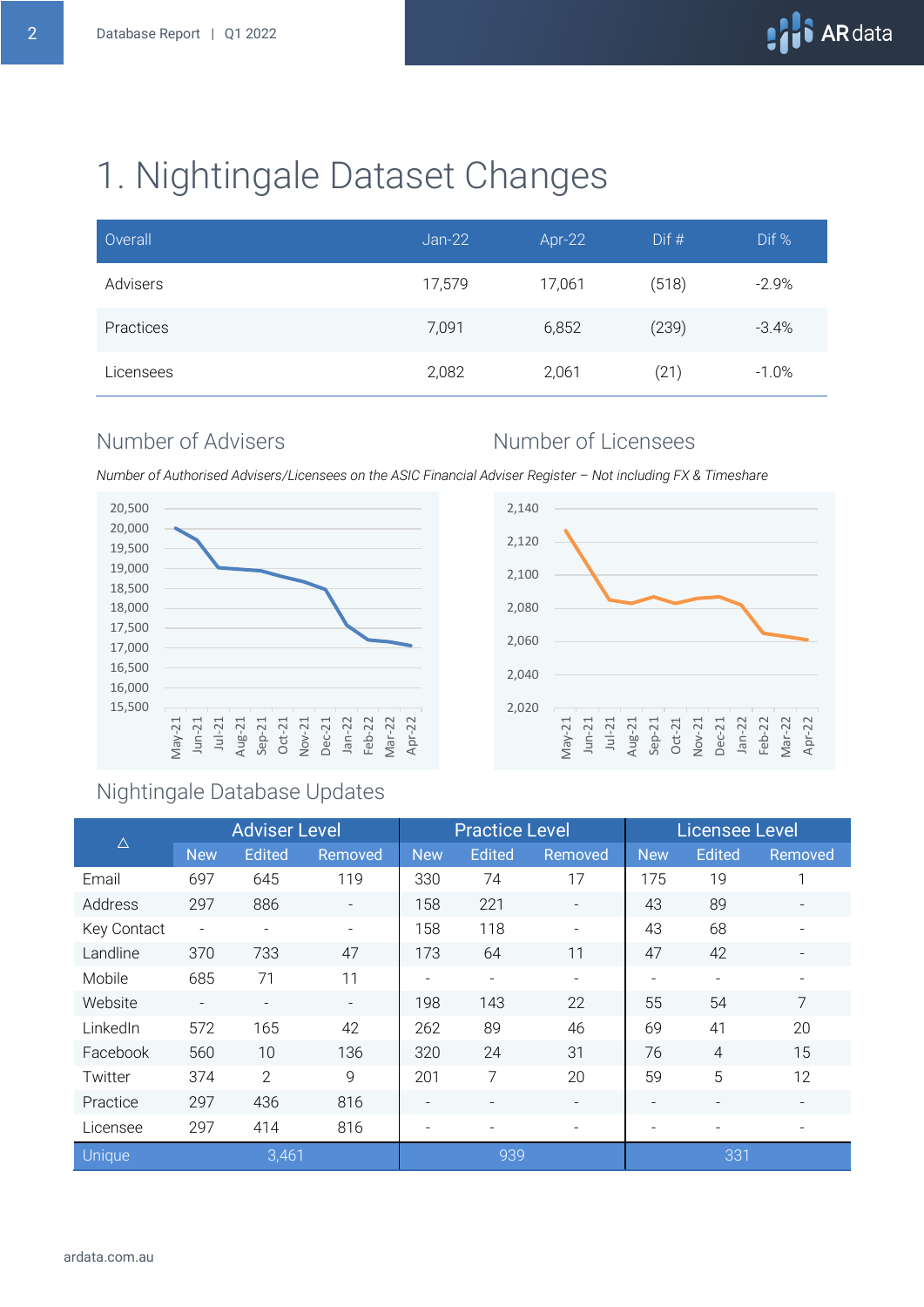#### Adviser Checks



*Number of Financial Adviser changes per month on the ASIC FAR v the number of checks by Adviser Ratings\**

\*Updates by Adviser Ratings includes in-depth analysis of the ASIC FAR, research, email mining and through Adviser engagement.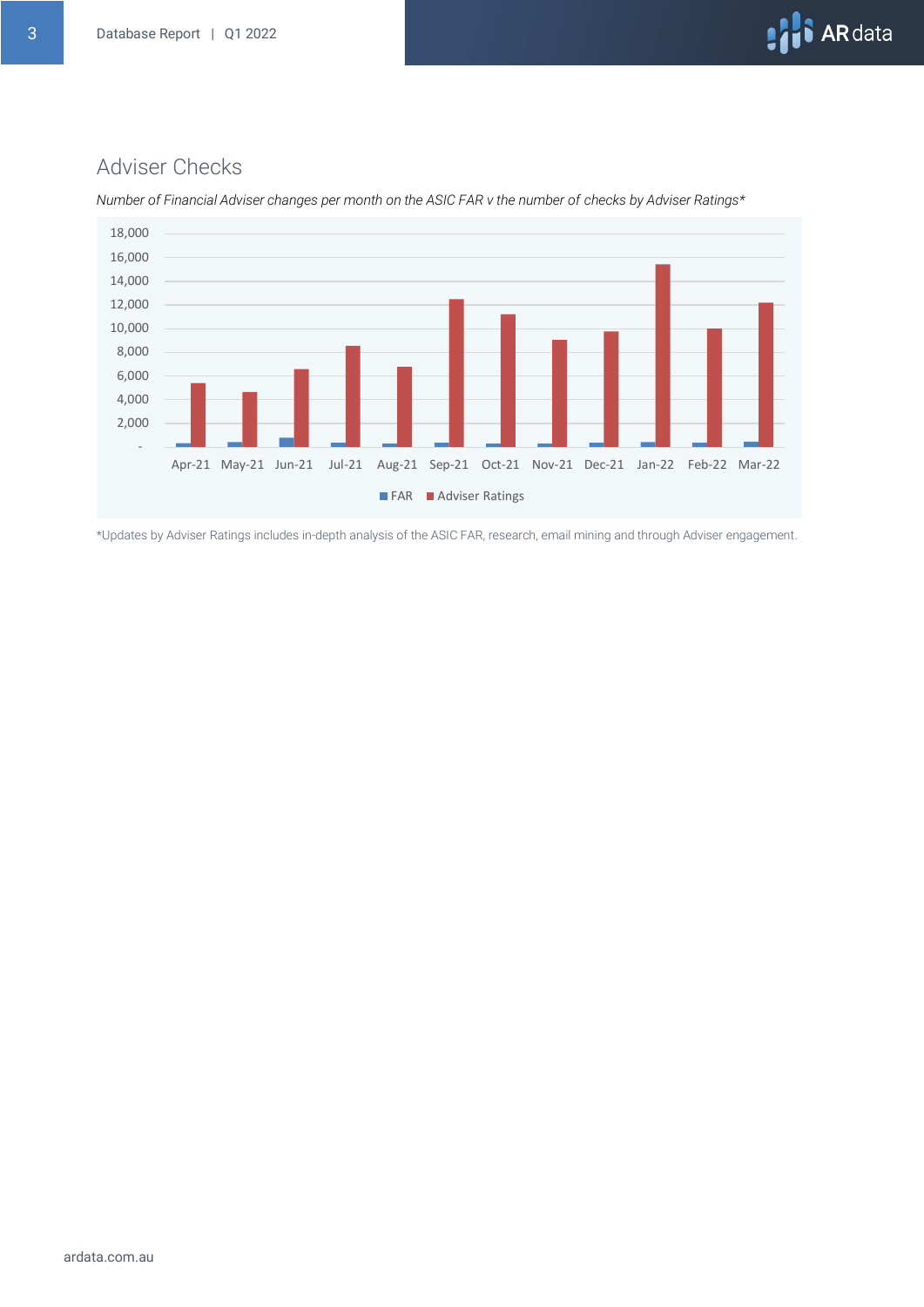## 2. Nightingale Dataset Coverage

#### Adviser, Practice & Licensee Contact Statistics

*Completeness of key Adviser, Practice & Licensee data fields in the Adviser Ratings Nightingale Contacts database*

|           | <b>Adviser Level</b> |        |      |          | <b>Practice Level</b> |         | Licensee Level |          |         |
|-----------|----------------------|--------|------|----------|-----------------------|---------|----------------|----------|---------|
| Contact   | $Jan-22$             | Apr-22 | %    | $Jan-22$ | Apr-22                | $\%$    | $Jan-22$       | $Arr-22$ | $\%$    |
| Emails    | 91%                  | 93%    | 2.0% | 76%      | 79%                   | 2.4%    | 54%            | 61%      | 7.2%    |
| Addresses | 100%                 | 100%   | 0.0% | 100%     | 100%                  | 0.0%    | 100%           | 100%     | 0.0%    |
| Landline  | 95%                  | 95%    | 0.1% | 90%      | 89%                   | $-0.6%$ | 95%            | 93%      | $-1.4%$ |
| Mobile    | 49%                  | 52%    | 2.8% | 65%      | 67%                   | 2.9%    | 55%            | 58%      | 3.1%    |
| Socials   | 84%                  | 86%    | 1.7% | 90%      | 90%                   | 0.1%    | 87%            | 87%      | $-0.2%$ |

#### Adviser, Practice & Licensee Insight Statistics

*Completeness of key Adviser, Practice & Licensee data fields in the Adviser Ratings Nightingale Insights database*

|                    | <b>Adviser Level</b> |        |         |          | <b>Practice Level</b> |         | <b>Licensee Level</b> |        |         |
|--------------------|----------------------|--------|---------|----------|-----------------------|---------|-----------------------|--------|---------|
| Insights           | $Jan-22$             | Apr-22 | $\%$    | $Jan-22$ | Apr-22                | %       | $Jan-22$              | Apr-22 | $\%$    |
| Funds Under Advice | 100%                 | 100%   | 0.0%    | 100%     | 100%                  | 0.0%    | 100%                  | 100%   | 0.0%    |
| Number of Clients  | 100%                 | 100%   | 0.0%    | 100%     | 100%                  | 0.0%    | 100%                  | 100%   | 0.0%    |
| Expertise          | 20%                  | 21%    | 0.8%    |          |                       |         |                       |        |         |
| Memberships        | 74%                  | 73%    | $-0.1%$ |          |                       |         |                       |        |         |
| In-Force Premium   | 14%                  | 14%    | 0.3%    | 16%      | 16%                   | 0.0%    |                       |        |         |
| Min. Investment    | 30%                  | 30%    | 0.4%    |          |                       |         |                       |        |         |
| Min. Income        | 26%                  | 27%    | 0.4%    |          |                       |         |                       |        |         |
| Admin. Platform    | 79%                  | 79%    | 0.2%    | 76%      | 76%                   | $-0.5%$ | 27%                   | 27%    | $-0.2%$ |
| Life Insurer       | 67%                  | 67%    | $-0.1%$ | 71%      | 71%                   | $-0.7%$ | 20%                   | 20%    | 0.0%    |
| Software Supplier  | 78%                  | 78%    | 0.1%    | 75%      | 75%                   | $-0.5%$ | 27%                   | 26%    | $-0.1%$ |
| Research House     | 74%                  | 76%    | 1.5%    | 69%      | 71%                   | 1.7%    | 25%                   | 25%    | $-0.2%$ |
| Inv. Consultant    | 62%                  | 61%    | $-0.3%$ | 64%      | 63%                   | $-0.9%$ | 12%                   | 11%    | 0.0%    |
| APL                | 77%                  | 77%    | $-0.1%$ | 75%      | 74%                   | $-0.8%$ | 29%                   | 28%    | $-0.1%$ |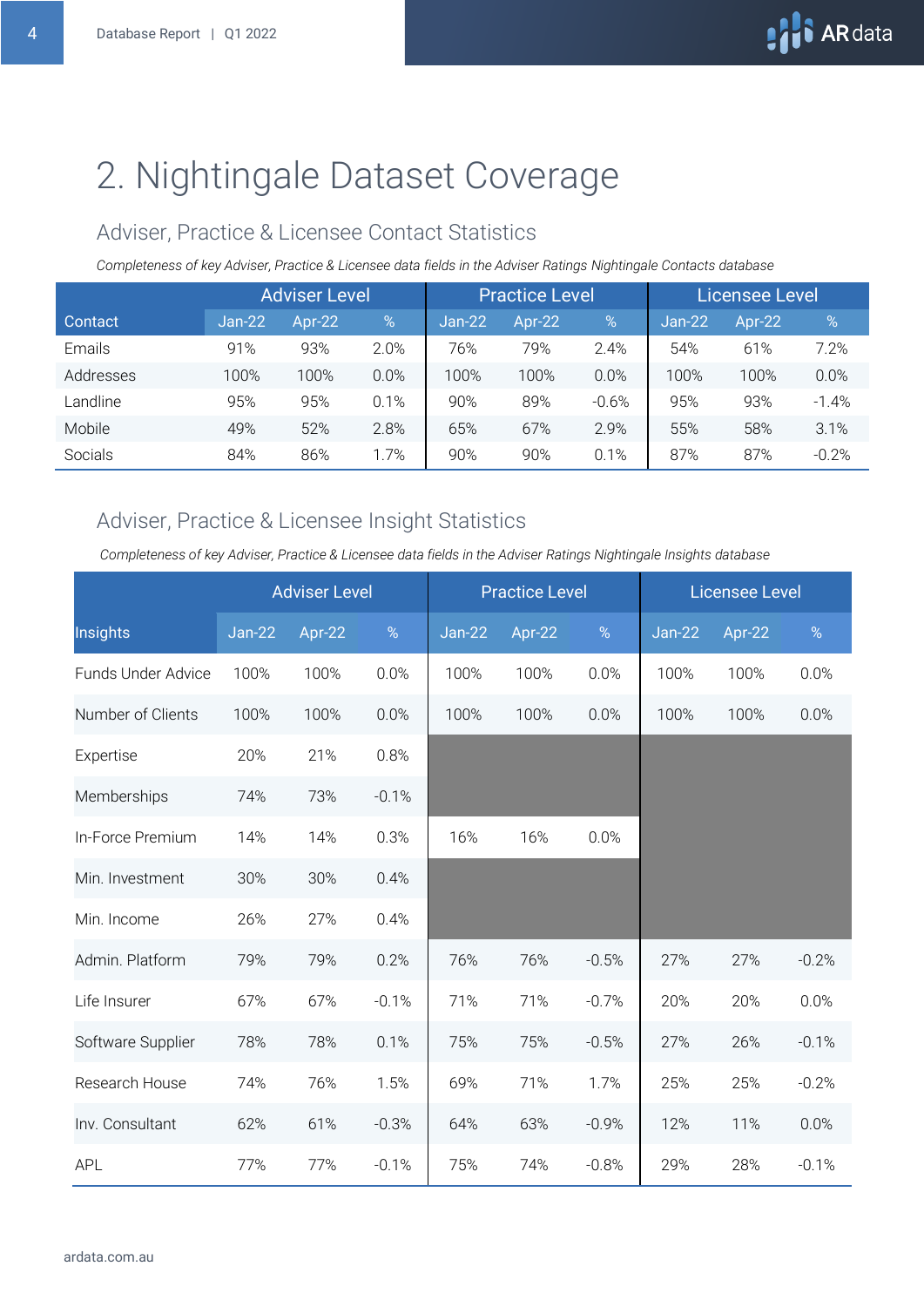## 3. Adviser Universe Insights





#### State Distribution



#### Practice Size v FUA

|                     | $$0-$<br>\$5M | $$5-$<br>\$20M | $$20-$<br>\$50M | $$50-$<br>\$100M | $$100-$<br>\$200M | $$200-$<br>\$500M | \$500M+ |
|---------------------|---------------|----------------|-----------------|------------------|-------------------|-------------------|---------|
| 1 Adviser           | 1.6%          | 67%            | 17.2%           | 20.7%            | 140%              | 1.1%              | 0.0%    |
| $2 - 5$ Advisers    | 0.0%          | 0.2%           | 0.9%            | 5.8%             | 12.8%             | 12.8%             | 0.8%    |
| $6 - 20$ Advisers   | 0.0%          | 0.0%           | 0.0%            | 0.0%             | 0.1%              | 1.5%              | 3.0%    |
| $21 - 100$ Advisers | 0.0%          | 0.0%           | 0.0%            | 0.0%             | 0.0%              | 0.0%              | 0.6%    |
| 100+ Advisers       | 0.0%          | 0.0%           | 0.0%            | 0.0%             | 0.0%              | 0.0%              | 0.2%    |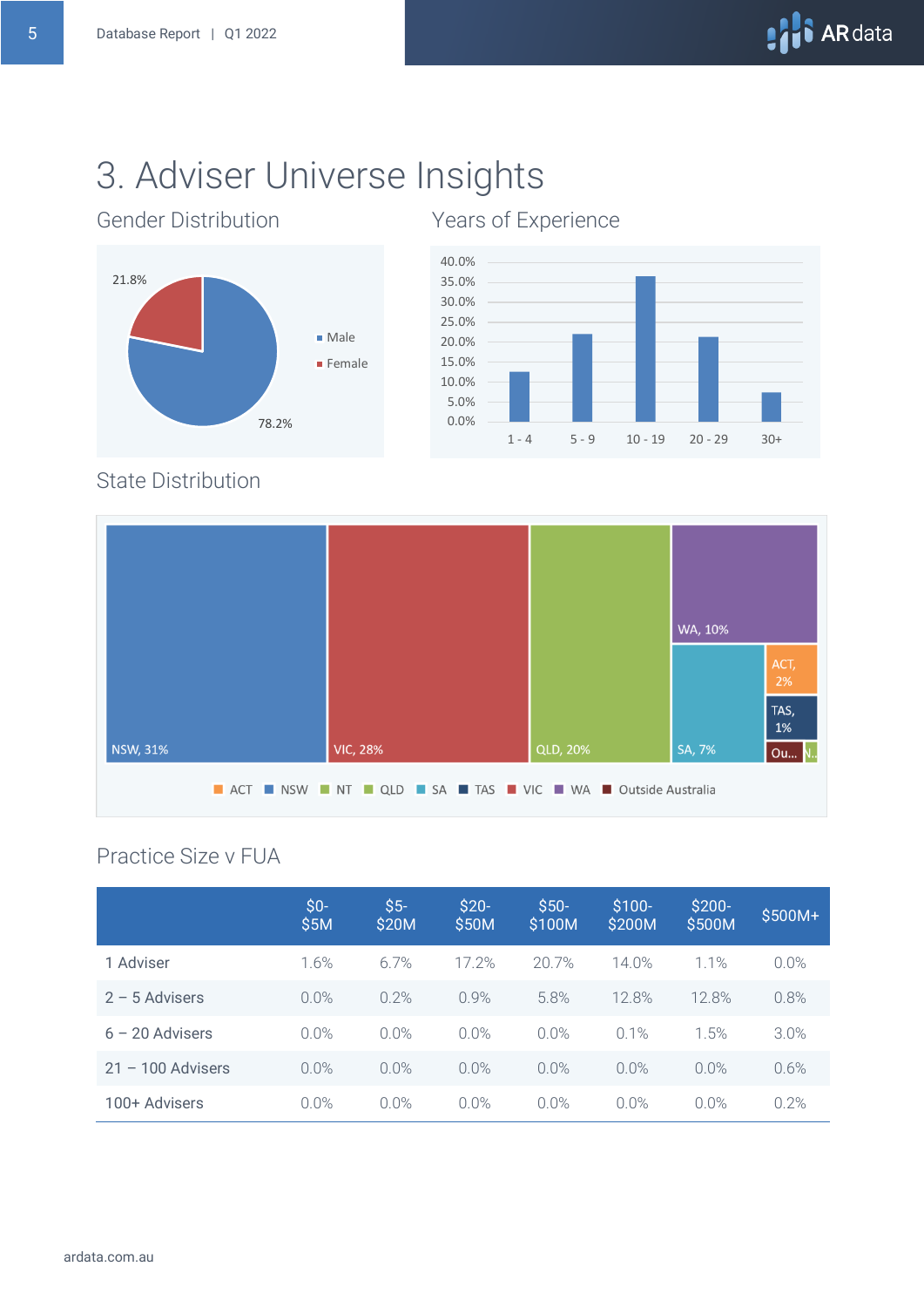# **AND** ARdata



#### FUA Distribution and Advisers per Practice/Licensee



#### Highest Qualification Distribution

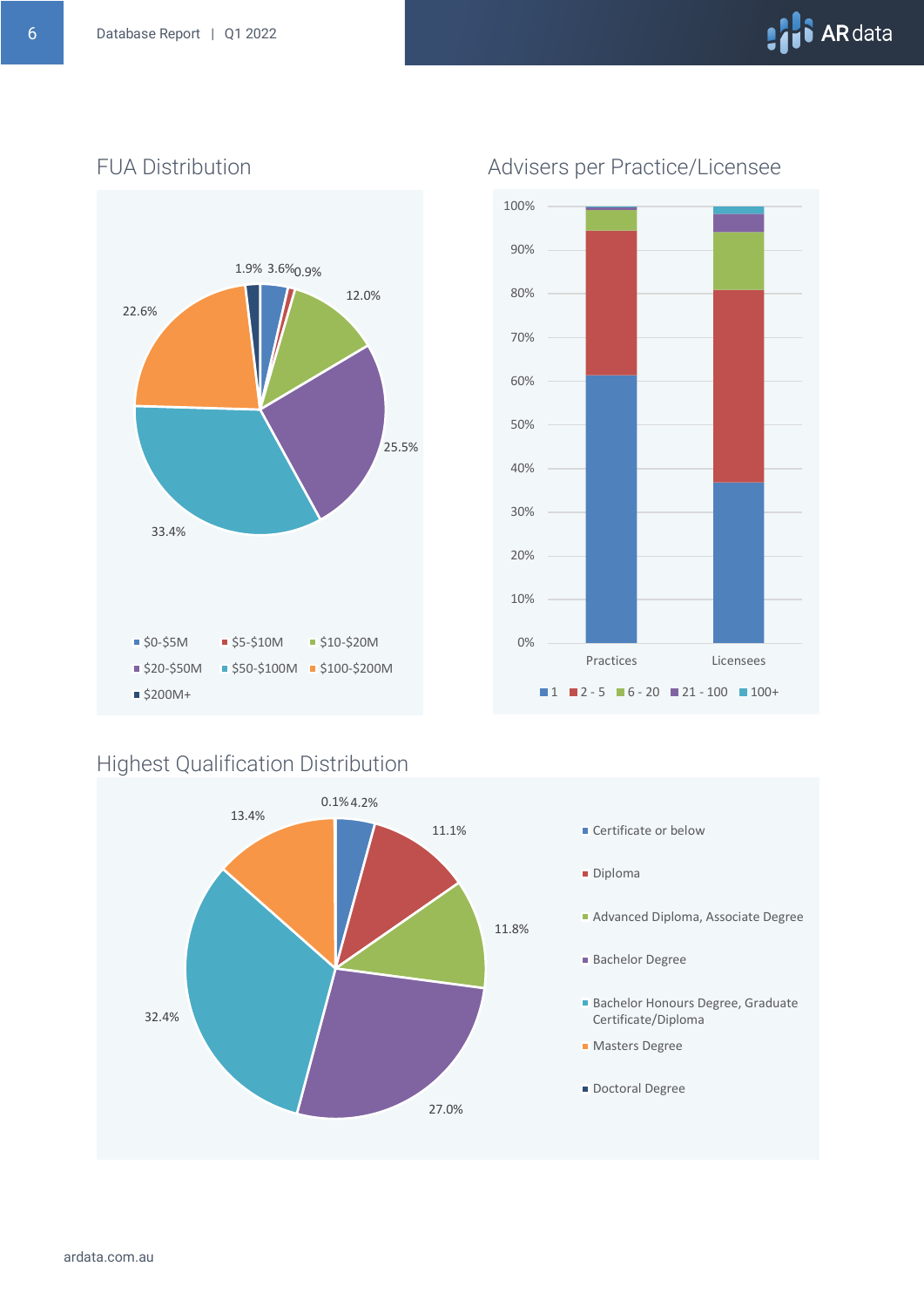# **AN** ARdata



#### Number of Clients Licensee Segment